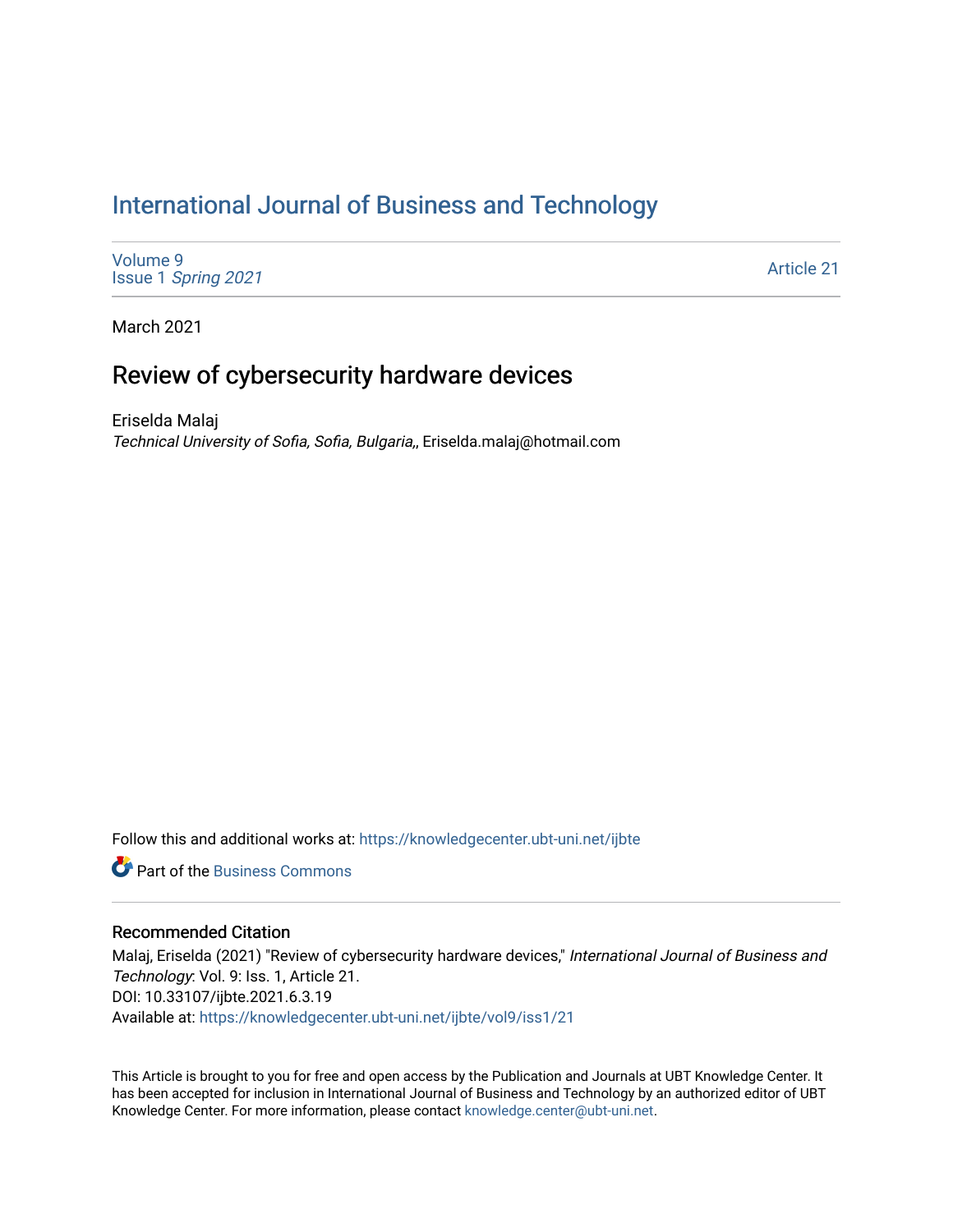# **Review of cybersecurity hardware devices**

Eriselda Malaj  $^{\rm l}$ , Galia Marinova  $^{\rm 2}$ 

<sup>1</sup> Technical University of Sofia, Sofia, Bulgaria, E-mail: *Eriselda.malaj@hotmail.com* 

<sup>2</sup> Technical University of Sofia, Sofia, Bulgaria, Email: **gim@tu-sofia.bg** 

**Abstract.** In the modern world, cybersecurity is an important issue in the field of technology. The main security problem is the security of the data we receive on the server side after being sent by the client or by the sensors. Nowadays cybersecurity is seen as an area where software is more important than hardware and this led to an increase in the number of securities at the software level. By increasing security at the hardware level cyber security takes another dimension. Network infrastructure devices serve for the realization of communication of applications, data, services and multi-media. These devices include firewalls, routers, servers, switches, load-balancers, domain name systems. Intrusion detection systems and storage area networks. All of these infrastructure devices are the main target of cyberattacks because all data traffic passes through them. A router attack can monitor all network traffic. Network data can be monitored and modified. Also, the presence of an attack on the switch can monitor, modify and deny traffic to hosts within the network. Most organizations that use old unencrypted protocols to manage their hosts make it easier to obtain credentials from cyberattacks. Security at the hardware level is one of the most important issues for the proper functioning of computer systems. Hardware security includes limited access to sensitive information, risks and potential security threats, protection against unauthorized, and enhancement of hardware performance. This paper provides an overview of internet security hardware devices and some recommendations.

**Keywords:** hardware device, security, attack, biometrics, scans, cryptography, fingerprint

## **I. Introduction**

The most popular of cybersecurity devices are firewalls - hardware security systems which create a barrier between the Internet and an internal network, effectively regulate and manage network traffic based on several protocols. Firewall can be hardware appliance or software, or include together software and hardware devices. Most computers use software-based firewalls to secure their data from Internet threats, many routers also contain the firewall components. Such network security devices as routers, virtual private network gateways, crypto-capable routers, intrusion detection systems and secure modems are also very popular. Intrusion detection systems are devices that monitor malicious activities in a network, log information about such activities and take active steps to stop them, and then report them. The assets under consideration are the hardware components themselves, for instance, integrated circuits (ICs) of all types, passive components (such as, resistors, capacitors, inductors), and printed circuit boards (PCBs); as well as the secrets stored inside these components, for instance, cryptographic keys, digital rights management (DRM) keys, programmable fuses, sensitive user data, firmware, and configuration data [1]. There are few types of hardware security devices in fig 1, that can be described, as follows:



**Fig.1** Hardware security devices Classification

- **Active devices** antivirus scanning devices, content filtering devices, firewalls, which block the surplus traffic;
- **Passive devices** which identify and report on unwanted traffic, such as intrusion detection appliances;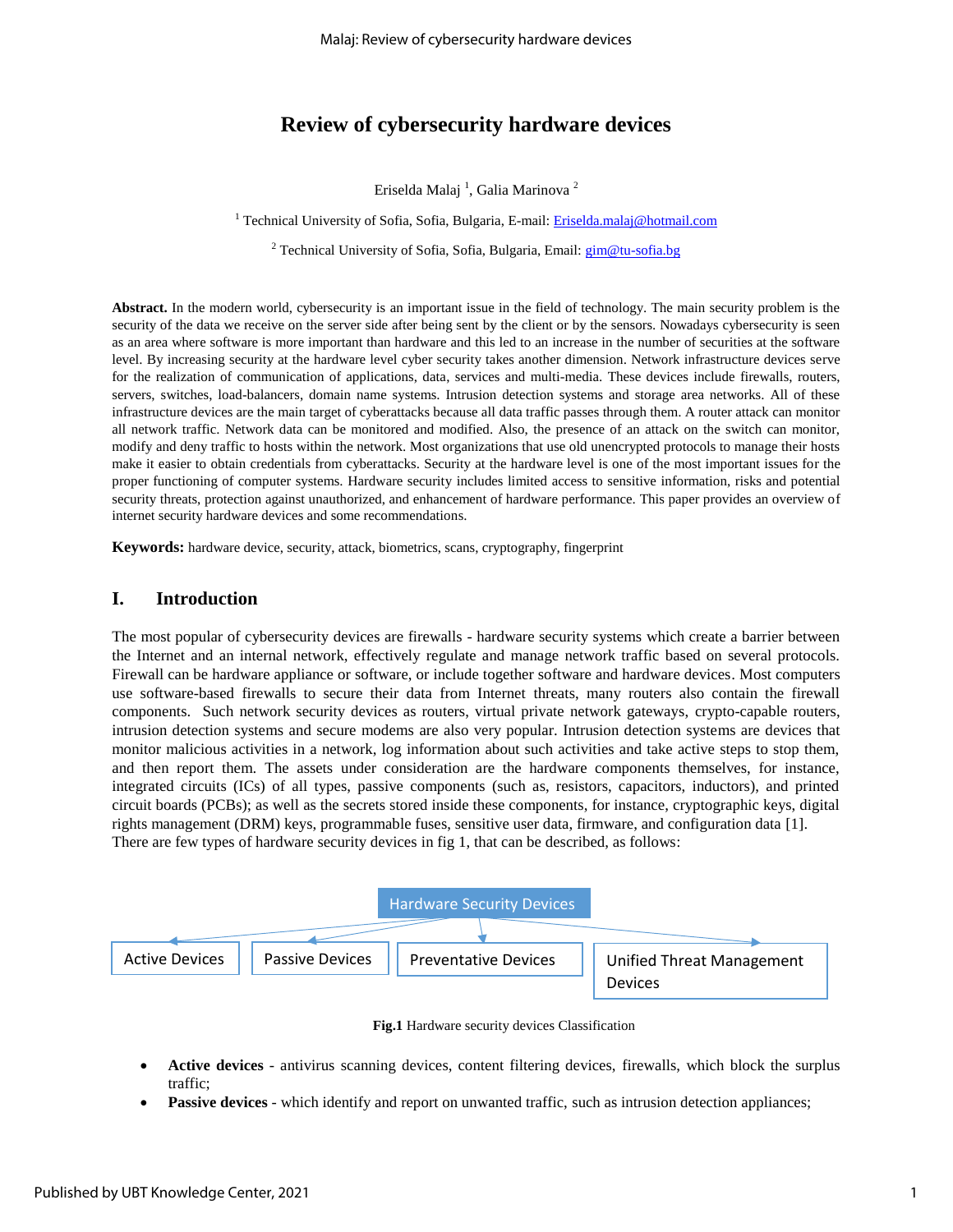- **Preventative devices** vulnerability assessment appliances and penetration testing devices, which scan the networks/software/database and identify security problems;
- **Unified Threat Management (UTM) devices** such as content filtering, web caching, firewalls, which serve as all-in-one security devices.

The outline of the paper is the following: in Section II, a research method, in Section III types of algorithms that are implemented on the devices, in section IV. Results of the literature review and finally Section V concludes and future work.

# **II. Research method**

This paper tries to answer the following Research Questions:

**RQ1.** What are the security threats on hardware devices?

**RQ2.** How can the security of hardware devices be improved?

**RQ3.** Why should we use cyber security hardware?

**RQ4.** Which are hardware devices security Tools and Techniques?

**RQ5.** Evolution of Hardware Security

## **III. Types of algorithms implemented**

Generally, cryptographic algorithms are grouped and organized into two major categories: Symmetric and Asymmetric, but in practice today's algorithms use a hybrid combination of two algorithmic forms: symmetric and asymmetric. These two types of algorithmic groupings differ in the forms and types of keys they use for encryption and decryption operations [2].

Cryptography is one of the most powerful tools that organizations use to protect information. Cryptography applications can find: -Anti malware, Audits, Forecasts, ID managements, Intellectual property, secure message communications, Weakness management, Physical protection, Transaction security, Wireless, etc. In figure 2 we have explained the classification of the cryptographic algorithm [16].



**Fig. 2** Cryptographic algorithm classification.

## *A. Symmetric Cryptography*

Encryption methodologies that require the same secret keys to encrypt and decrypt a message, use what is known as private key encryption or symmetric encryption. Symmetric encryption methods use mathematical operations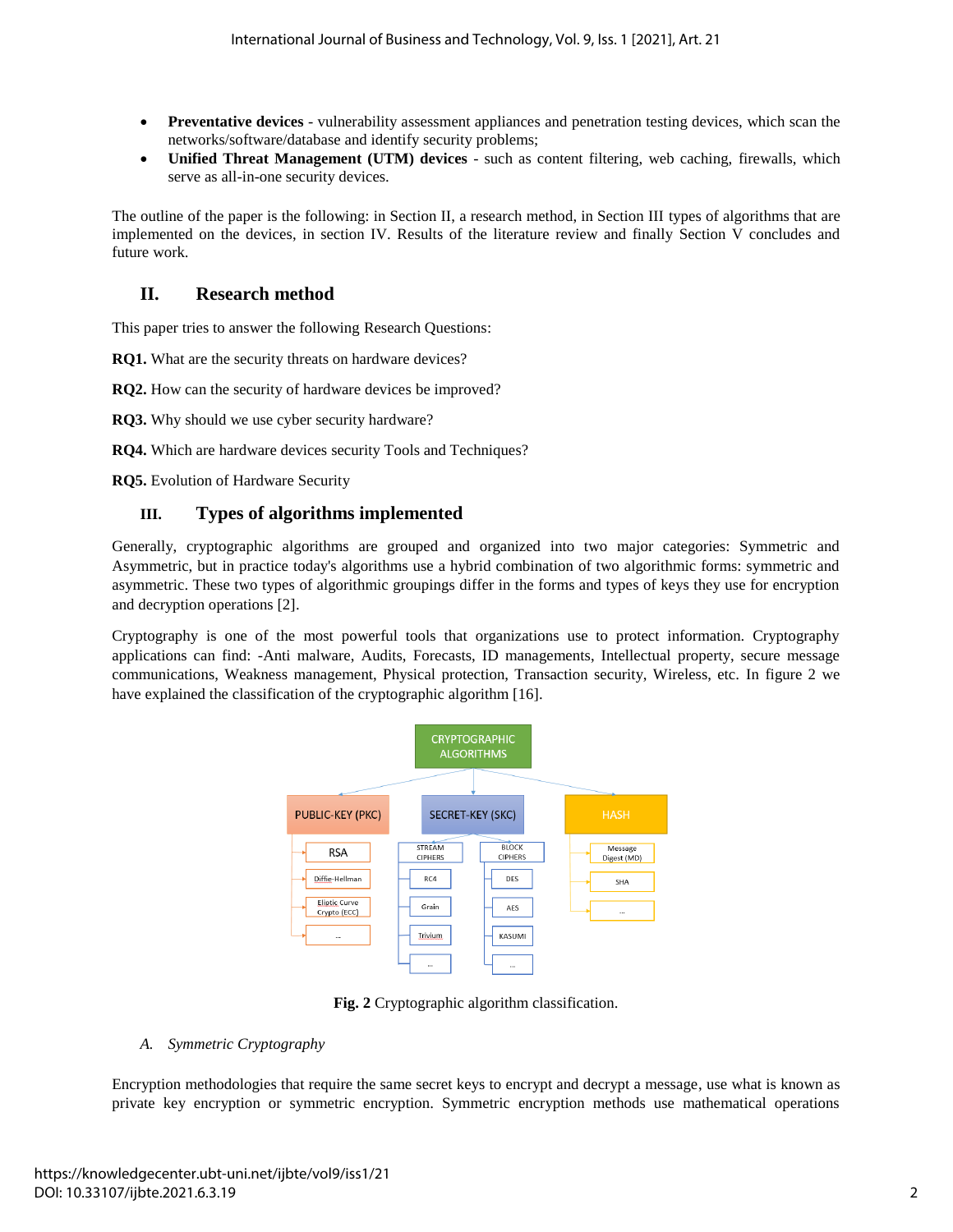programmed by very fast computer algorithms with the sole purpose that the encryption and decryption process executed quickly even on smaller computers. One of the most popular systems is the Data Encryption Standard (DES), which uses 64-bit blocks and 56-bit keys. Triple DES (3DES) is a cryptosystem, offering greater security than DES. 3DES is an advanced DES application, however within a few years the value of this type of key also dropped. Triple DES uses a "key bundle" that includes three DES keys: K1, K2 and K3, each of 56 bits. The tracker or upgraded version of 3DES is the Advanced Encryption Standard (AES). [16] The algorithm from the beginning is designed to be unclassified, publicly disclosed, and available free worldwide. AES replaces both DES (almost no use) and 3DES (very limited use now). AES implements a block cipher called Randel Block Cipher with a variable block length and a key length of 128, 192, or 256 bits. Depending on the size of the key, the number of rounds varies from nine to thirteen: (For a 128-bit key, used nine rounds plus one final round; For a 192-bit key, used eleven rounds plus one last round; For a 256-bit key, used thirteen rounds plus one last round). After Randel adapted as AES, the ability to use blocks of variable sizes standardized into a single 128-bit block for simplicity. Block Cipher and Stream Cipher are the symmetric key cipher. The main difference between Block and Stream cipher is that block cipher converts the plaintext into ciphertext by taking plain text's block at a time. While stream cipher converts the plain text into cipher text by taking 1 byte of plain text at a time.

## *B. Asymmetric Cryptography*

Symmetric encryption systems use only one key to both encrypt and decrypt a message. Asymmetric encryption uses two different but interconnected keys, and each used to either encrypt or decrypt the message. If key A is used to encrypt the message, only key B can decrypt it and if key B is used to encrypt the message only key A can decrypt it. Asymmetric encryption used to provide a better solution to privacy, security, and verification problems. This technique has the greatest value when one of the keys used as a private key, which means it is kept secret, and made known only to the owner of the second key, and the other key serves as a public key, which means it is stored in a public location that anyone can access and use. Therefore, these types of encryption are generally known as public key encryption. Asymmetric algorithms are one-way functions. A one-way function is simple to process in one direction and extremely complex in processing in the opposite direction. This is the essence of public key encryption. Public key encryption based on Hash values, which calculated from an input number in a hash algorithm. Output is the sum of input values. It is virtually impossible to extract the original values without knowing how those values used to create the hash value. One of the most popular public key cryptosystems is **RSA(Rivets-Shamir-Adelman)** based on the name of the developers. RSA is the first public algorithm developed in 1977 and published for commercial use [16]. In Table 1 we compared symmetric vs asymmetric encryption.

| Differentiator                    | <b>Symmetric Key Encryption</b>                                                                          | <b>Asymmetric Key Encryption</b>                                                                                                                         |
|-----------------------------------|----------------------------------------------------------------------------------------------------------|----------------------------------------------------------------------------------------------------------------------------------------------------------|
| Symmetric Key vs Asymmetric key   | Only one key (symmetric key) is used,<br>and the same key is used to encrypt and<br>decrypt the message. | different cryptographic<br>Two<br>keys<br>(asymmetric keys), called the public and<br>the private keys, are used for encryption<br>and decryption.       |
| Complexity and Speed of Execution | It's a simple technique, and because of<br>this, the encryption process can be<br>carried out quickly.   | It's a much more complicated process<br>than symmetric key encryption, and the<br>process is slower.                                                     |
| Length of Keys                    | The length of the keys used is typically<br>128 or 256 bits, based on the security<br>requirement.       | The length of the keys is much larger,<br>e.g., the recommended RSA key size is<br>2048 bits or higher.                                                  |
| Usage                             | It's mostly used when large chunks of<br>data need to be transferred.                                    | used in smaller transactions,<br>It's<br>primarily to authenticate and establish a<br>secure communication channel prior to<br>the actual data transfer. |
| Security                          | The secret key is shared. Consequently,<br>the risk of compromise is higher.                             | The private key is not shared, and the<br>overall process is more secure as<br>compared to symmetric encryption.                                         |
| Examples of Algorithms            | Examples include RC4, AES, DES,<br>3DES, etc.                                                            | Examples include RSA, Diffie-Hellman,<br>ECC, etc.                                                                                                       |

| Table 1. Comparison between symmetric vs asymmetric encryption |
|----------------------------------------------------------------|
|----------------------------------------------------------------|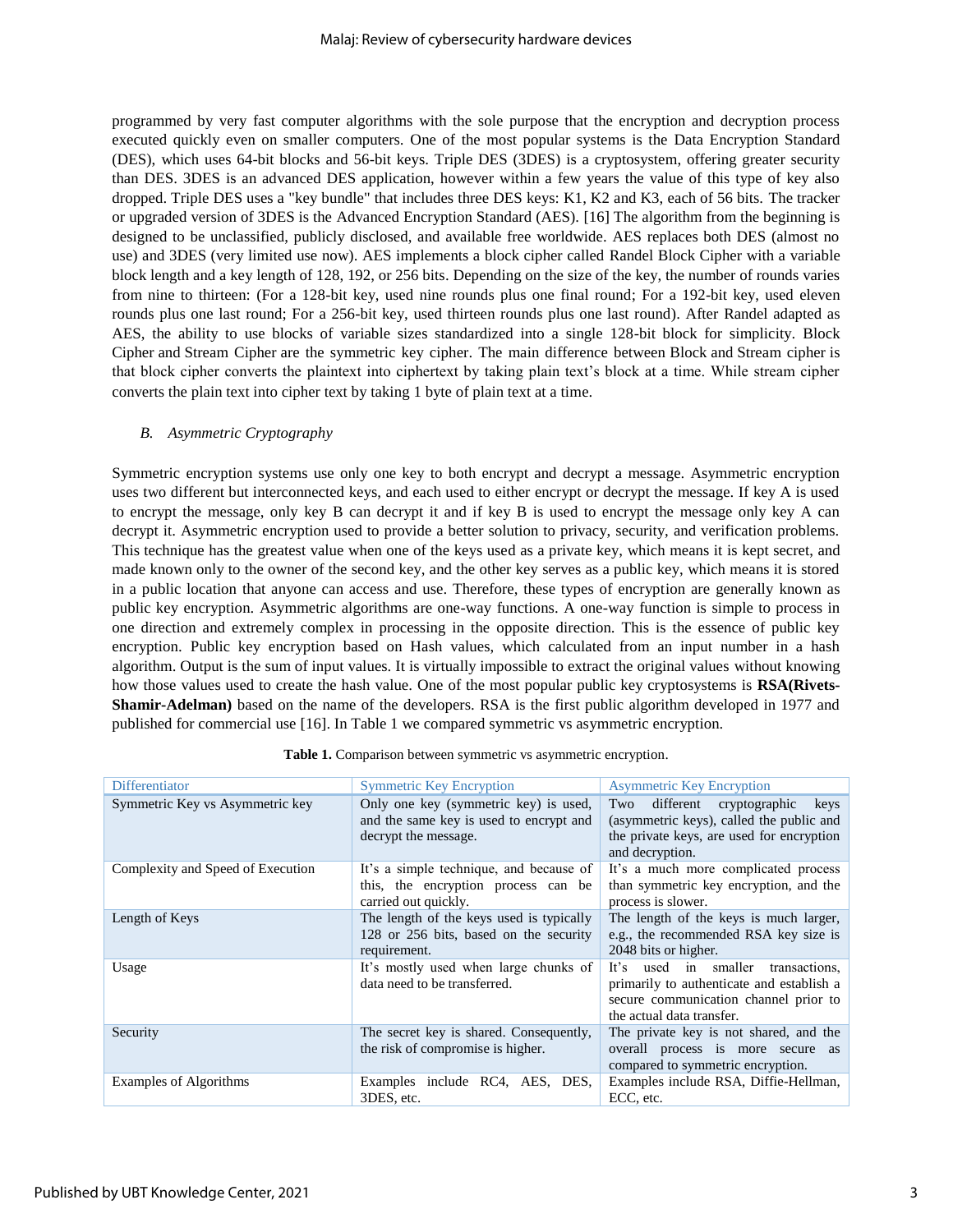# **III. Results of the literature review**

#### **RQ1. What are the security threats on hardware devices?**

Nowadays network devices are the main targets for attackers. The factors that affect the vulnerability of network infrastructure devices are listed below:

- Small office/home network devices for this residential class routers: integrity-maintenance, run antivirus and other security tools that help protect general purpose hosts.
- Operators of network devices don't change the default settings of purchased devices, also don't perform regular patching.
- Internet service providers may not replace devices on a customer's property once the devices aren't longer supported by the manufacturer.
- After cyber intrusions, operators or owners of the network often bypass the damage investigation on network devices, they only look for the intruder and restore hosts.

### **RQ2. How can improve the security of hardware devices?**

To improve the level of security in hardware devices it is suggested to implement the following recommendations:

- Harden network devices,
- Secure access to infrastructure devices,
- Perform Out-of-Band Management,
- Validate integrity of hardware.

### **A. Harden Network Devices**

In order to increase the security of the network infrastructure, the protection of the network equipment should be realized. A wide range of guidelines have been provided to protect them, including standards and best practices on how to improve network equipment security. In the list below are some recommendations that should be implemented, these recommendations are in line with site security policies, laws, regulations, standards and industry best practices.

The recommendations are:

- Disable unencrypted remote admin protocols used to manage network infrastructure (e.g., File Transfer Protocol [FTP], Telnet,).
- Disable unnecessary services (e.g., Hypertext Transfer Protocol [HTTP], discovery protocols, source routing, Bootstrap Protocol, Simple Network Management Protocol [SNMP]).
- Do not use [SNMP community strings,](https://us-cert.cisa.gov/ncas/alerts/TA17-156A) but use SNMPv3 (or subsequent version).
- Secure access to the console, virtual terminal lines, and auxiliary.
- Use the strongest password encryption available, and implement robust password policies.
- Protect switches and routers by controlling access lists for remote administration.
- Restrict physical access to switches and routers.
- Back up configurations and store them offline. Use the latest version of the network device operating system and keep it updated with all patches.
- Periodically test security configurations against security requirements.
- Protect configuration files with encryption or access controls when sending, storing, and backing up files.

#### **B. Secure Access to Infrastructure Devices**

Administrative privileges should be restricted for infrastructure devices because intruders may use administrative privileges to access the network. [9] Administrators of cybersecurity must implement secure access policies and procedures. Below we have listed some recommendations: These include hardware keys for biometric security devices, multi-factor authentication and more obscure and powerful hardware.

The recommendations are: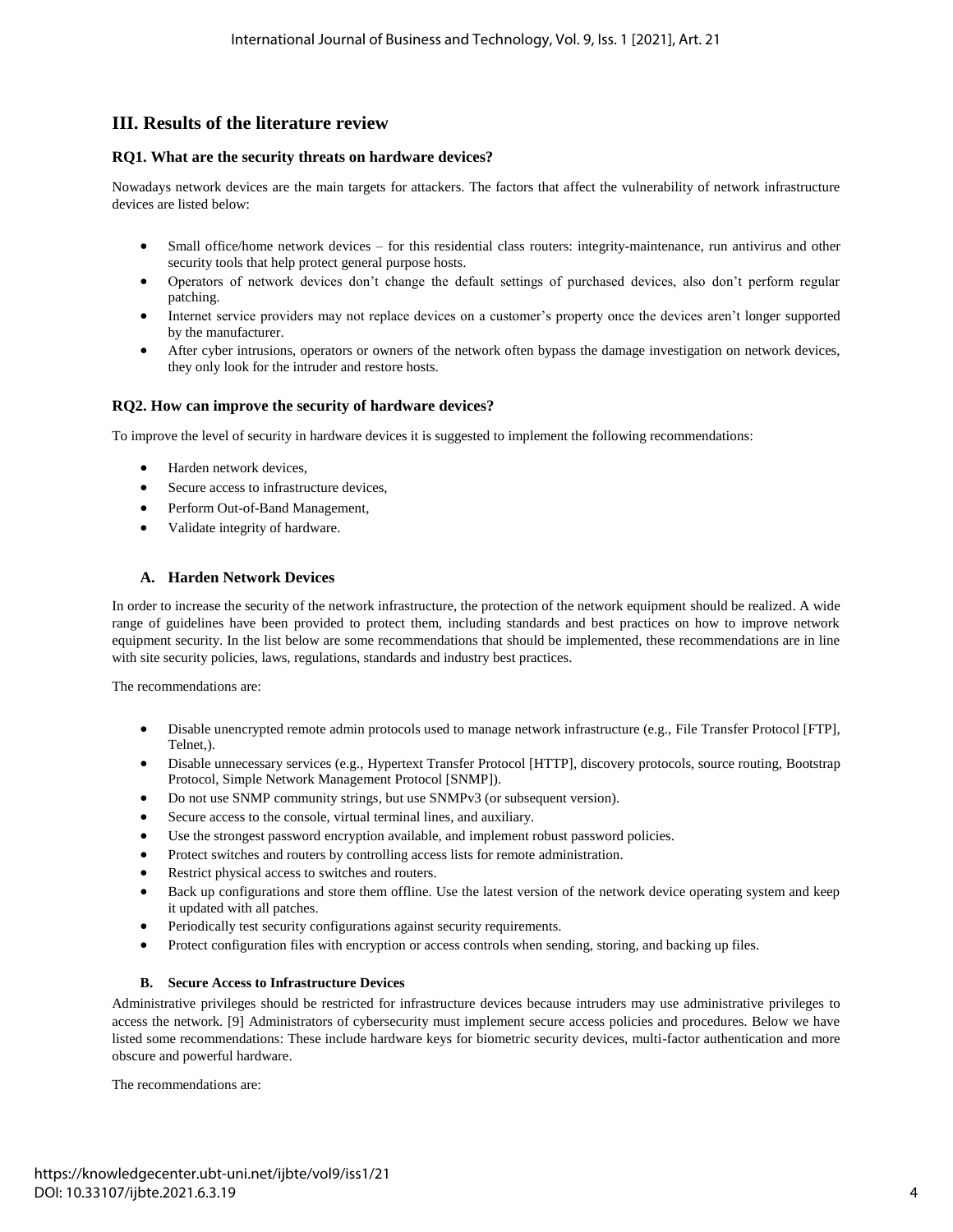- **Implement multi-factor authentication (MFA):** Attackers exploit weak authentication. Authentication is a process used to validate a user's identity. MFA uses at least two identity components to authenticate a user's identity. Identity components include
	- o An object the user has possession of (e.g., token),
	- o Something the user knows (e.g., password),
	- o A trait unique to the user (e.g., fingerprint).
- **Encrypted Flash Storage:** To increase hardware security the best solution is encrypted flash storage. There are many companies that offer this service but the most important is Kingston which offers 6 encrypted flash storage options. Many devices have it integrated into the hardware keypad.
- **USB Fingerprint Readers:** Fingerprint readers authentication to provide a high level of biometric security. Microsoft has tried to create an environment for adoption of biometric authentication through Windows Hello, which supports iris scanning, facial recognition, and fingerprint readers. The use of fingerprint readers to protect the device is one of the first levels of security the device can have against unauthorized intruders.
- **Biometrics Readers:** Retina Scans, Iris Scans, Fingerprint, Physical Modalities, Voice recognition.
- **USB MFA Security Keys:** The USB device functions for two-factor and passwordless authentication. One of them is YubiKey which is used by companies such as Facebook and Google. W3 Consortium announced WebAuthn for web authentication.
- **Hardware Network Filters:** This device performs hardware network filtering such as Winston filters packets traffic in network. Winston functions as a VPN uses ARM processor. This hardware is on the network and it protects every device on the infrastructure.
- **IoT Device Shields:** IoT devices are the main point of entry for malicious actors because the level of security in these devices is very low and they are often used as botnets. One solution for protecting IoT devices to identity theft attacks and malware is Bitdefender BOX. The BOX claims to block common password theft attack vectors, malware and identity theft attacks, even for devices without an OS.
- **Manage privileged access.** Use a server that provides authorization, authentication, and accounting (AAA) services to store access information for network device management. Using MFA makes it more difficult for intruders to steal and reuse credentials to gain access to network devices.

#### **C. Perform Out-of-Band Management (OoB)**

OoB management uses alternate communications paths to remotely manage network infrastructure devices. These dedicated communications paths can vary in configuration to include anything from virtual tunneling to physical separation. Using OoB access to manage the network infrastructure will strengthen security by limiting access and separating user traffic from network management traffic. OoB management provides security monitoring and can perform corrective actions without allowing the adversary (even one who has already compromised a portion of the network) to observe these changes [7].

OoB management can be implemented physically, virtually, or through a hybrid of both. Although building additional physical network infrastructure can be expensive to implement and maintain, it is the most secure option for network managers to adopt. Virtual implementation is less costly but still requires significant configuration changes and administration. In some situations, such as access to remote locations, virtual encrypted tunnels may be the only viable option.

#### **Recommendations**

- Ensure that management traffic on devices comes only from OoB.
- Segregate standard network traffic from management traffic.
- Apply encryption to all management channels.
- Encrypt remote access to infrastructure devices such as terminal or dial-in servers.
- Manage all administrative functions from a dedicated, fully patched host over a secure channel, preferably on OoB.
- Harden network management devices by testing patches, turning off unnecessary services on switches and routers, and enforcing strong password policies. Monitor the network and review logs. Implement access controls that only permit required administrative or management services (e.g., SNMP, Secure Shell, Trivial FTP, Network Time Protocol, FTP, Server Message Block [SMB], Remote Desktop Protocol [RDP]).

#### **D. Validate Integrity of Hardware**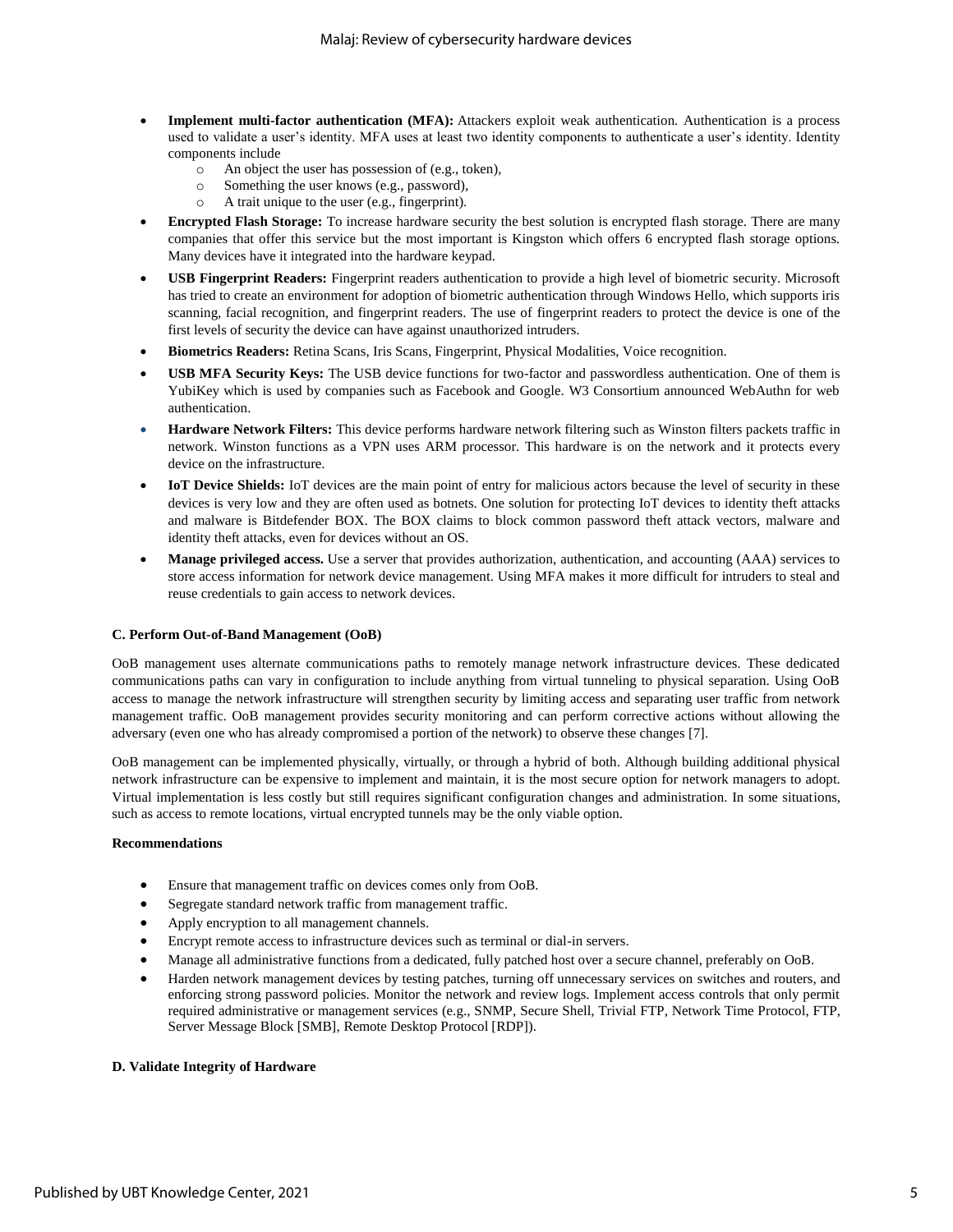Gray market device can pose network risks because it hasn't been tested to meet quality standards. Secondary products carry the risk of second-hand products, stolen because of supply chain breaches. Unauthorized software can be embedded in the device and after being put into operational use damages the entire network of the organization. Recommendations are listed below to validate the integrity of the hardware [5]:

- To purchase only from authorized resellers and maintain strict control of the supply chain.
- To validate hardware authenticity, require resellers to enforce integrity checks of the supply chain.
- After installation, inspect all devices for signs of tampering.
- Validate serial numbers from multiple sources.
- Download updates, patches, upgrades and software from validated sources.
- Perform hash verification, and compare values against the vendor's database to detect unauthorized modification to the firmware.
- Monitor and log devices, Verifying network configurations of devices, on a regular schedule.
- Train network administrators, procurement and owners' personnel to increase awareness of gray market devices.

#### **RQ3. Why Should You Use Cyber Security Hardware?**

Various security vulnerabilities and attacks on hardware have been reported over the last three decades. Earlier, they primarily focused on implementation dependent vulnerabilities in cryptographic chips leading to information leakage. However, emerging trends in electronic hardware production, such as intellectual-property-based (IP-based) system on chip (SoC) design, and a long and distributed supply chain for manufacturing and distribution of electronic components leading to reduced control of a chip manufacturer on the design and fabrication steps have given rise to many growing security concerns. This includes malicious modifications of ICs, also referred to as Hardware Trojan attacks [12], in an untrusted design house or foundry. Another important aspect of hardware security relates to the hardware design, implementation, and validation to enable secure and reliable operation of the software stack. It deals with protecting sensitive assets stored in a hardware from malicious software and network, and providing an appropriate level of isolation between secure and insecure data and code, in addition to providing separation between multiple user applications [1]. Two major topics in this area are as follows. (1) Trusted execution environment (TEE), such as ARM's Trust Zone, Intel SGX, and Samsung Knox, which protects code and data of an application from other untrusted applications with respect to confidentiality (the ability to observe a data), integrity (the ability to change it), and availability (the ability to access certain data/code by the rightful owner). The confidentiality, integrity, and availability are referred to as CIA requirements. They form three important pillars for secure execution of software on a hardware platform. Establishment of these requirements is enabled by a joint hardware-software mechanism, with hardware providing architectural support for such an isolation, and facilitating effective use of cryptographic functions, and software providing efficient policies and protocols. (2) Protection of security-critical assets in an SoC through appropriate realization of security policies, such as access control and information flow policies, which govern the CIA requirements for these assets.

#### **RQ4. Which are hardware devices security Tools and Techniques?**

**A. Security Products:** The combination of continued chip technology advances and an unprecedented level of globalization in the semiconductor industry has spurred enormous changes in the way chips are designed, manufactured, and used. These changes bring many benefits to the consumer including lower prices and faster time to market for products and services, but they have also created a widening set of opportunities for would-be attackers to insert malicious circuits during the chip design process that could be used to launch a hardware attack. The nature of the hardware security threat and outlines a multipronged approach to address it involving [4]:

- a change in design practices within the semiconductor industry,
- the establishment of a national-level capability to coordinate a quick response to an attack,
- improved testing procedures to detect corrupted chips before they are placed into products
- the inclusion of built-in defenses into chips to identify and thwart attacks as they occur.

**B. Firewall:** Firewalls create a barrier between the internal network and outside networks, such as the Internet. They monitor incoming and outgoing traffic and determine whether to allow that traffic through or block it using a pre-defined set of rules. Firewalls can be either hardware or software. There are [several types of firewalls:](https://searchsecurity.techtarget.com/feature/The-five-different-types-of-firewalls) (Packet-Filtering Firewalls, Circuit-Level Gateways: Stateful Inspection Firewalls, Application-Level Gateways, Next-Generation Firewalls**).**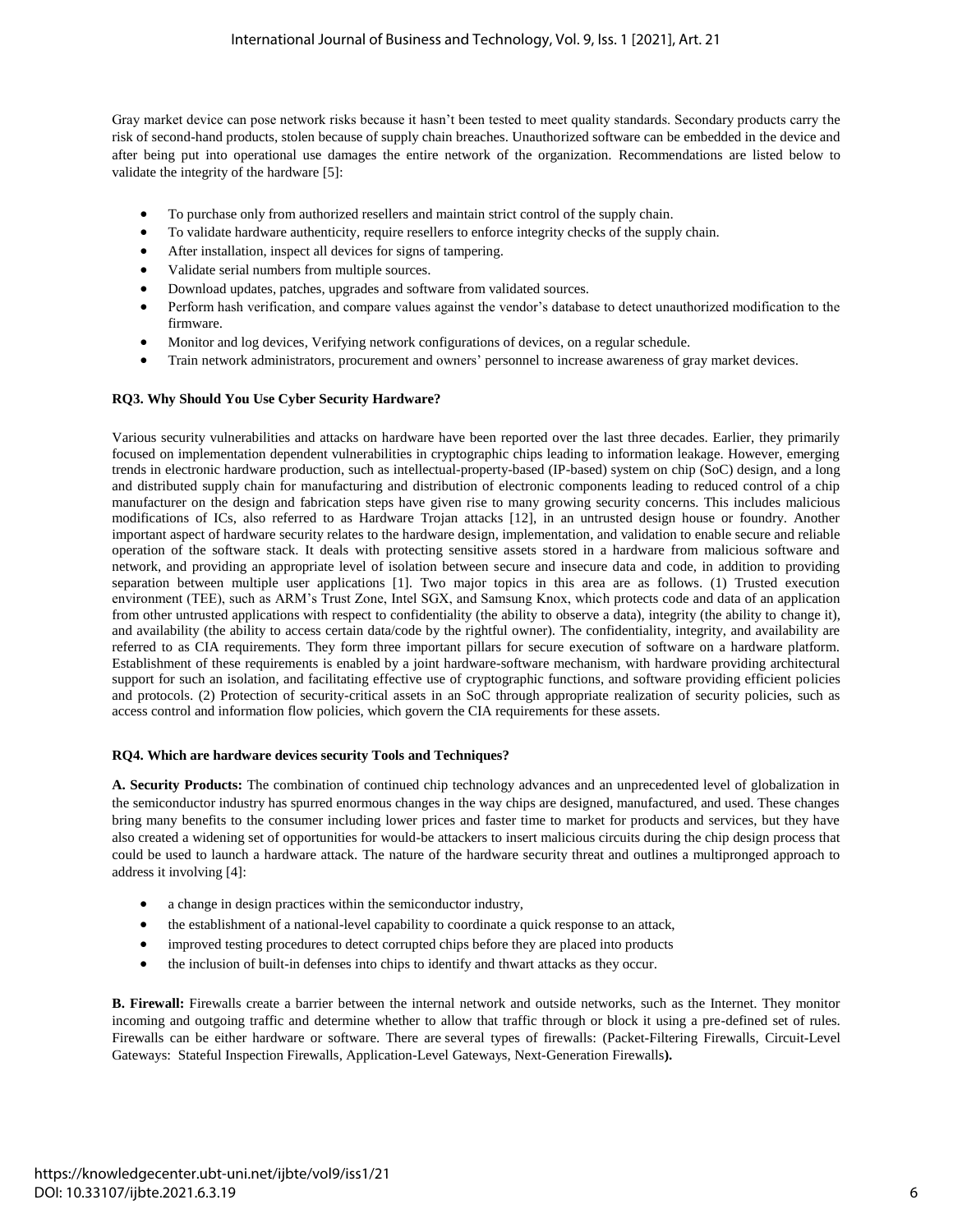**C. Network load balancer (NLB):** Load balancers are physical units that direct computers to individual servers in a network, based on factors such as server processor utilization, number of connections to a server or overall server performance. Organizations use load balancers to minimize the chance that any particular server will be overwhelmed and to optimize the bandwidth available to each computer in the network. A load balancer can be implemented as a security software or hardware solution, and it is usually associated with a device, a router, a firewall, a network address translation (NAT) appliance and so on. A load balancer splits the traffic intended for a website into individual requests that are then rotated to redundant servers as they become available. A key issue with load balancers is scheduling, determining how to split up the work and distribute it across servers. There are several load balancing methods: (Round-robin, Affinity, No affinity, Single affinity, Class C affinity, Least connection, Agent-based adaptive load balancing, Chained failover, Weighted response time, Software-defined networking) [10].

**D. Authentication and Authorization Technologies:** Authentication may require the user to put in a username and password, scan a card or undergo biometric identification through methods such as fingerprint scanning, voice recognition or retina scans. Authentication may also involve the server giving the client a certificate that verifies its identity. Directory-based services like Active Directory authenticate users and use authorization rules to control their access permissions. Other technologies use methods such as digital certificates and public key infrastructure solutions. The Simple Network Management Protocol (SNMP) also provides additional security. [11]

**E. All-in-One Network Security Hardware Appliances:** Some security equipment combines multiple features into one device. These types of devices are sometimes called network security hardware appliances. These tools act as an all-in-one security gate and may perform the functions of a network firewall, VPN and router. It works to prevent threats from entering your network and can alert you if an attempted attack occurs. There are various types of these all-in-one devices. One example is [the Cisco](https://worldwidesupply.net/product/cisco-adaptive-security-appliance-5500/)  [Adaptive Security Appliance 5500 series,](https://worldwidesupply.net/product/cisco-adaptive-security-appliance-5500/) which provides next-generation firewall security and VPN functionality[. The Juniper](https://worldwidesupply.net/product/juniper-netscreen-5gt/)  [NetScreen-5GT](https://worldwidesupply.net/product/juniper-netscreen-5gt/) includes a next-generation firewall, VPN capabilities and integrated malware protection. [12]

#### **RQ5. Evolution of Hardware Security**

Over the past three decades, the field of hardware security has evolved rapidly with the discovery of many vulnerabilities and attacks on hardware. Figure 3 provides a brief timeline for the evolution of hardware security. The Supply Chain Hardware Integrity for Electronics Defense (SHIELD) program was introduced by DARPA in 2014 to develop technology to trace and track electronic components PCB to chip to small passive components as they move through the supply chain. Over the past decade, many efforts by both government and industry to enable secure and trusted hardware platform have been observed with more to come in near future [15].



**Fig.3** The evolution of hardware security

## **IV. Conclusion**

Nowadays hardware security is the main topic in security issues, due to the growing computing edge, IoT and cloud. In this review we have addressed security threats on hardware devices and we have recommended how to improve the security of